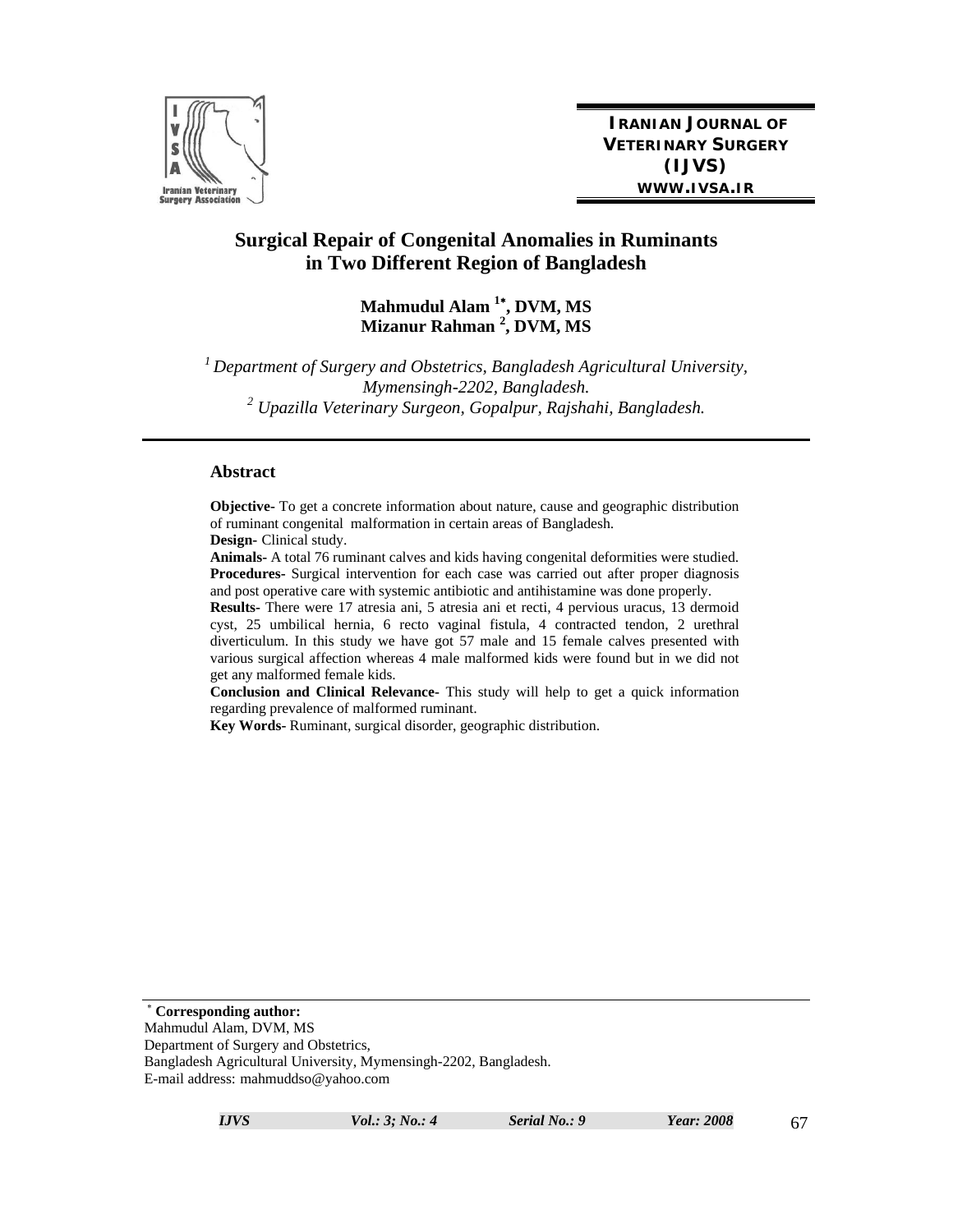# **Introduction**

Congenital defects, abnormalities of structure or function present at birth, may be caused by genetic or environmental factors, or a combination of both; in many cases, the causes are unknown.<sup>1</sup> Developmental defects may be lethal, semi-lethal, or compatible with life causing aesthetic defects or having no effect on the animal.<sup>2</sup> Susceptibility to agents that affect development varies with fetal stages, but in general decreases with gestational age. Before day 14 of gestation in cattle (period of pre-attachment), the zygote or embryo is resistant to agents that can cause congenital malformations (teratogens) but is susceptible to genetic mutations.<sup>3</sup> During the embryonic period (day 14-42), the embryo is highly susceptible to teratogens, but this decreases with embryonic age, as the critical periods for the formation of various organs are passed.<sup>4</sup> The fetus (Day 42) becomes increasingly resistant to teratogenic agents with age, except for the late differentiating structures, e.g. cerebellum, palate and urogenital system.<sup>2,5</sup> A concise description of congenital malformations observed in this study is reported here:

Atresia ani, (imperforated anus), is the failure of the anal membrane to break down. The rectum is intact and attached to the membrane. Atresia ani is most frequently encountered in calves and pigs.<sup>6</sup> If the rectum ends blindly as a cul- de sac a short distance cranial to the anal membrane, the condition is called rectal atresia or atresia ani et recti.<sup>7</sup>

A fistulous tract may form between rectum and vagina called recto-vaginal fistula. It appears uncommon in the general population but with a relatively high incidence in certain crossbreeds.<sup>8</sup>

Persistent (pervious, patent) urachus is often conceived to be the result of a failed occlusion due to some congenital defects of the urachus or of the umbilical ring.<sup>9</sup> Navel infection was reported to be interpreted as either the cause or the effect of the open urachus. $8$  Normally the urachus closes and degenerates along the border of the median ligament of the bladder. If it remains open, urine will be excreted from this tube at the umbilicus and the condition will be called persistent urachus or urachal fistula. This fistula is a source of infection to the bladder. Umbilical hernia is a congenital defect in umbilicus in which eviscerated abdominal organs

are covered by amnion rather than skin.<sup>10</sup> Due to improper closing of umbilicus after birth, the abdominal organ particularly intestine protrude through that opening and covered by skin. Dermoid cyst also occurred congenitally in several forms leading to corneal erosion and

ulceration. $^{11}$ 

The present study aimed to discuss the differential diagnosis and surgical management of the prevalent surgical malformations in farm animals.

# **Materials and Methods**

The experiment was conducted in two regions of Bangladesh, at Bangladesh Agricultural University Veterinary clinics and Upazilla Livestock office, Gopalpur, Rajshahi, Bangladesh from 2006 to 2008.

# *Analgegics, antibiotics and sutures*

Differential diagnosis was followed by surgical treatments in some congenital malformations of calves and kids. Surgical interventions were performed under locally infiltrated analgesia using Lidocaine HCl 2% (Jasocaine®, Jayson Pharmacetuticals, Dhaka, Bangladesh) or xylazine HCl, Rompun® (Bayer, Germany) was used intramuscularly for pre-operative tranquillization at doses of 0.1 mg/kg in calves and lambs and 0.05 mg/kg in kids. For suture chromic catgut no. 2 (Catgut® , India) was used for calves internally and no. 1 for kid.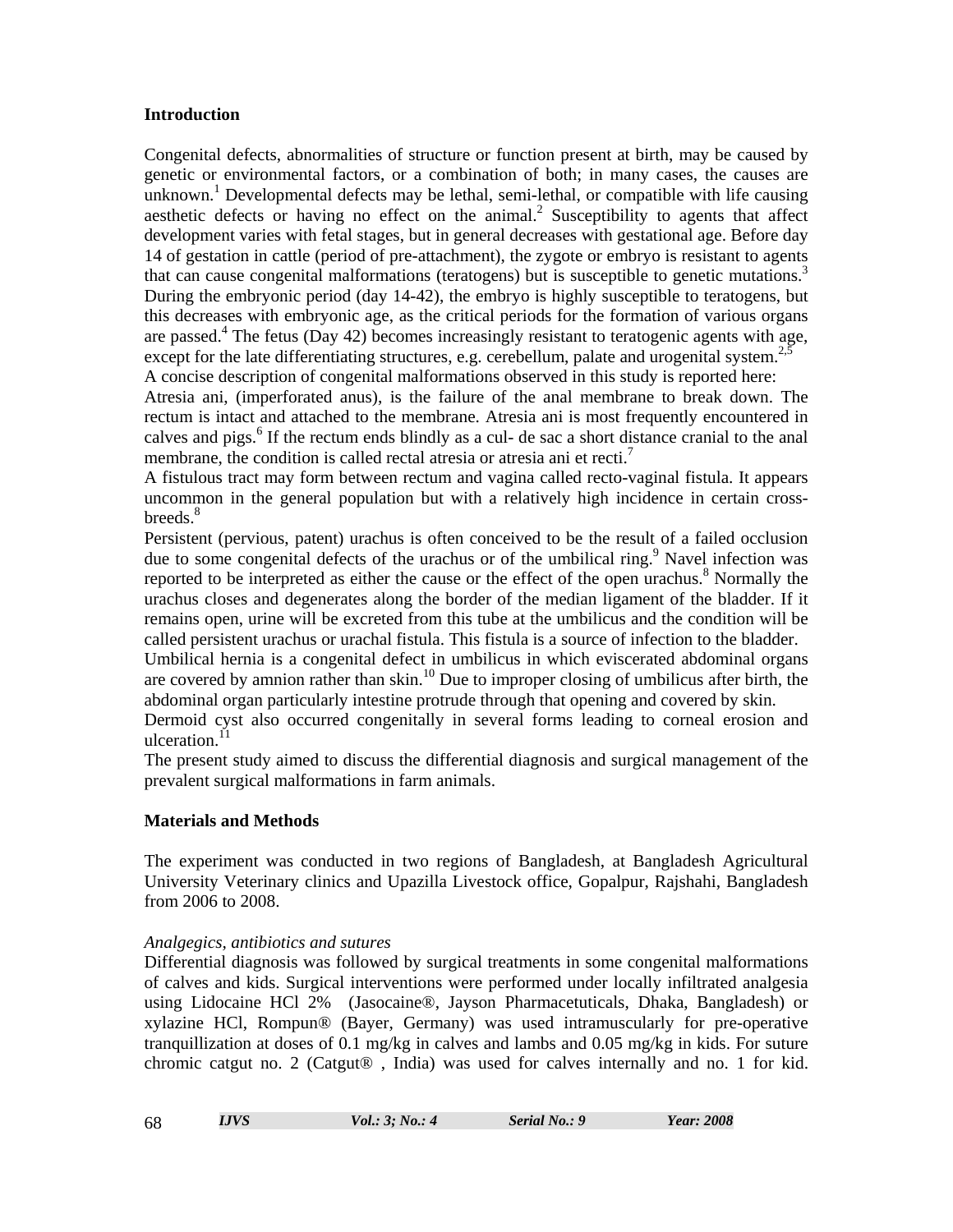External suture was accompliseh by nylon. Post operatively systemic antibiotics, Penicillin + streptomycin (Streptopen®, Renata Limited, Dhaka, Bangladesh), Chloramphenicol eye drop (Chloramphenicol® Beximco Pharmaceuticals limited, Dhaka, Bangladesh, ) and antihistamine, pheniramine maleate (Astavet®, Acme Laboratories, Dhaka, Bangladesh).

# *Patient handling*

Atresia ani was treated by excision of a circular piece of skin. The blind end of the rectum was stitched to the circular skin opening by four stitches (dorsally, ventrally and on both sides). The tip of the blind end of the rectum was snipped to evacuate the contents. The circumference of the rectal opening was sutured to the skin opening using nylon.

Atresia ani et recti was treated by making an anus preternaturalis. A midventral prepubic laparotomy was performed and the colon was sutured to the caudal part of the laparotomy wound. The bowel wall was opened after completion of suturing.

Rectovaginal fistula was treated by performing an artificial opening at the site of the normal anus. The index finger of the left hand was introduced into the blind rectal end through the rectovaginal opening and was directed caudally to make a skin bulge to mark the opening site. An artificial anus was then performed. The rectovaginal opening was closed through the anal opening. Its brim was incised circumferentially and the opening was closed transversally using No. 0 chromic catgut in an interrupted pattern. The sutures did not include the rectal mucosa.

Persistant urachus was treated by a fusiform laparotomy incision around the umbilicus which was resected along with the urachus. In two cases the urachus was double ligated and excised close to the bladder. The stump was inverted by sutures in the other cases the urachal wall was excised as much caudad as possible. The aperture was closed by double raw of inverting lembert's sutures.

In case of ocular dermoid cyst, after mild sedation the skin was carefully removed from cornea and conjuctiva with the point edge of surgical blade.

A circular incision was given around the umbilicus in case of treating umbilical hernia. This was followed by opening of protruded mass, replacement of organ and overlapping mattress suture to close the ring.

Contracted tendon was treated by tendon suturing after sedation and local infiltration to place. An effort was taken to lengthen the tendon.

Urethral diverticulum was treated in two kids. Free drainage of urine was performed by a considerable incision of the swelling ventrally in the dependent part.

# **Results**

Seventy-six congenital malformations were recorded: 17 atresia ani, 5 atresia ani et recti, 13 dermoid cyst, 25 umbilical hernia, 6 recto vaginal fistula, 4 contracted tendon, 4 pervious uracus, 2 urethral diverticulum (Table 1).

#### *Atresia ani*

Atresia ani was recorded in 15 males (13 cattle calves, 2 kids) and 2 female cattle calf. There was no anal opening, but a bulge at its site. The size of the bulge increased with induced distension of the abdomen by hand pressure on the abdomen. Excision of a circular piece of skin about two cm. in diameter in calves and about one cm. in diameter in kids facilitated undermining of the blind end of the rectum. Stitching of the blind end of the rectum before its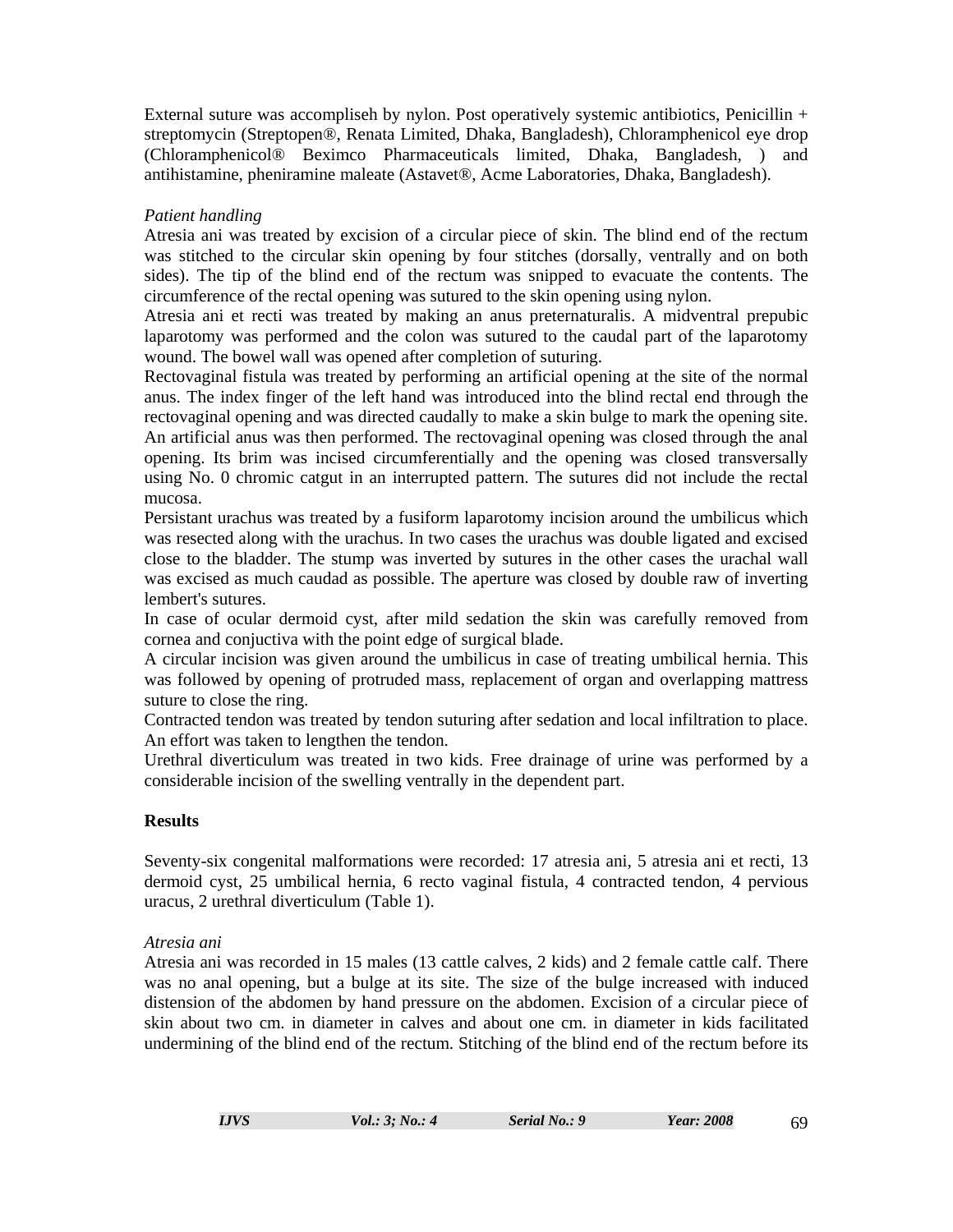opening by four stitches (dorsally, ventrally and on both sides), minimized the subcutaneous contamination. The circular skin opening promoted free evacuation.

| which were surgically repaired |      |        |      |        |                |  |
|--------------------------------|------|--------|------|--------|----------------|--|
| <b>Affections</b>              | Calf |        | Kid  |        |                |  |
|                                | Male | Female | Male | Female | <b>Total</b>   |  |
| Atresia ani                    |      |        |      |        | $\overline{7}$ |  |
| Atresia ani et recti           |      |        |      |        |                |  |
| Ocular dermoid cyst            |      |        |      |        |                |  |
| Umbilical hernia               | 2.1  |        |      |        | 25             |  |
| Rectovaginal fistula           |      |        |      |        |                |  |
| Contracted tendon              |      |        |      |        |                |  |
| Persistant urachus             |      |        |      |        |                |  |
| Urethral diverticulum          |      |        |      |        |                |  |
| <b>Summation</b>               |      |        |      |        |                |  |

**Table 1.** List of animals with various congenital anomalies

#### *Atresia ani et recti*

Atresia ani et recti was recorded in 5 male cattle calves. There was neither anal opening nor bulge at the anal site even with hand pressure on the distended abdomen. The distal part of the colon could be lodged via a mid ventral prepubic laparotomy. A segment was confined toward the end of the laparotomy incision. The incision was closed leaving a part for the colon segment which was sutured circumferentially with seromuscular sutures to the left. The colon was incised and the edges were sutured to the skin to develop an anus preternaturalis.

The vaginal diameter was too small to enable suturing of the recto-vaginal opening. It was sutured through the induced anal opening. The rectal mucosa was dissected and elevated along the brim of the opening of the fistula. The opening was closed by inverting sutures which did not include the rectal mucosa. After closure, the rectal mucosa appeared as a covering non-sutured protecting layer.

#### *Persistent urachus*

Persistent urachus was diagnosed in 4 cattle calves (all males). Edema, suppuration and inflammatory signs of the umbilical region were evident in 2 cases. The signs were intermittent dribbling of urine and wetness of the hairs in the umbilical area. Inversion of the skin around the urachal opening by a continuous inverting suture offered protection against contamination especially in infected cases. The narrow fusiform incision around the umbilicus enabled safe dissection, isolation and excision of the infected umbilicus along with the urachus.

The index finger of the left hand gave a protective guide for the laparotomic incision around and caudal to the umbilicus. The persistent urachus was about the size of the index finger in four cases. It was resected after double legation closer to the bladder wall. The stump was inverted by one raw of Lembert's inverting chromic catgut sutures. In the 7 remaining cases, the enlarged urachus was in the shape of a cone where its base merged with no definite demarcation with the bladder wall. The urinary bladder appeared elongated to attach the umbilicus.

# *Urethral diverticulum*

Urethral diverticulum was detected in 2 kids. The penile urethral diverticular extension was ovoid in both cases. Exploratory puncture gave urine. It was tender when the diverticular swelling was pressed where urine came from the normal urethral opening. Free drainage of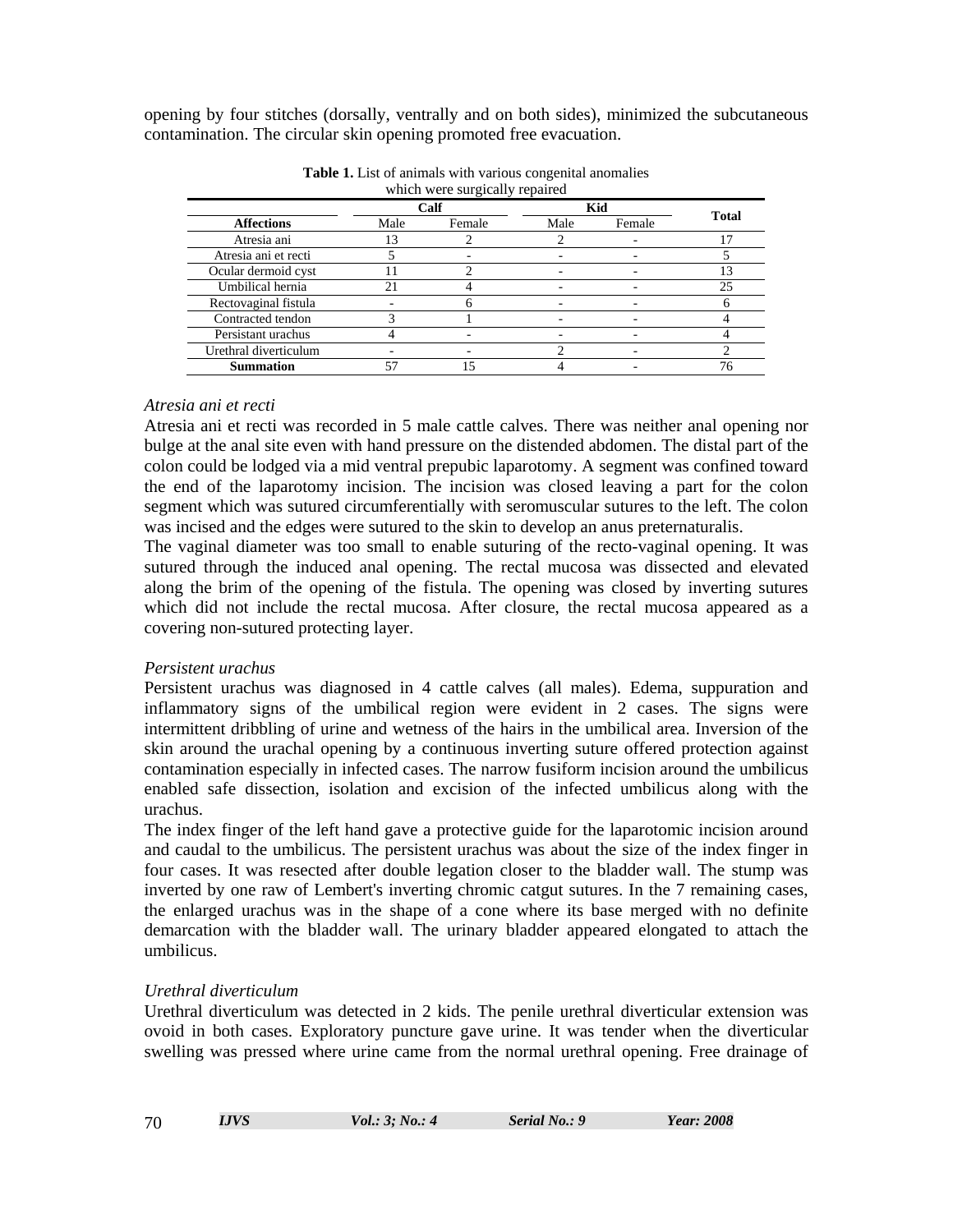urine was obtained, by a considerable incision of the swelling ventrally leaving no gap distally.

# *Dermoid cysts*

Dermoid cysts in eyes were recorded in 13 cattle calves (11 male and 2 female). There was epiphora, ocular irritation, impairment of vision. Three types of dermoid were identified; ocular dermoid, corneal dermoid and corneo-conjuctival dermoid. Among all the patients, 9 cases were unilateral and remaining 4 were bilateral. After mild sedation with xylazine hydrochloride and local infiltration in the stalk of cyst, full thickness wedge resection of the involved conjunctiva was performed. The stump were anchored with chromic catgut number 1. Topical antibiotics Chloramphenicol were instilled twice daily in both eyes for 7 days.

# *Umbilical hernia*

Umbilical hernia was found in 25 cattle calves (21 male and 4 female). There was protrusion in umbilical region consisted of abdominal masses covered by skin, which returned to abdomen on pressing. In five cases there were adhesion between hernial ring and abdominal mass. After dedation and field block, a circular incision was given around the umbilicus. Following opening of hernial sac replacement of hernial mass was done and overlapping mattress suture to close the ring using chromic catgut no.2. Muscles and skin was sutured with catgut and nylon respectively. Systemic antibiotic Penicillin and streptomycin was given one daily for 7 days. Skin suture was removed after healing of wound.

#### *Contracted tendon*

Patients having contracted tendon (3 male and 1 female cattle calves) were unable to walk due to bend leg. After sedation and local infiltration tendons were exposed and lengthen using tendon suture. Post operatively systemic antibiotic and antihistamine were used (penicillin and streptomycin and pheniramine maleate respectively).

#### **Discussion**

Congenital defects and abnormalities presented in this study were recorded as sporadic cases originating from 2 different geographic sites in Bangladesh. Therefore these animals probably might be subject to different genetic and/or environmental factors. Most congenital malformations were recorded with variable frequencies, in farm animals. Atresia ani and persistent urachus were recorded only in calves whereas urethral diverticulum was diagnosed only in kids. Atresia ani was most frequent in males which is in agreement with other.<sup>6</sup> The reason may be due to genetic variation and hormonal influences. Atresia ani et recti was recorded only in males which was also similar to other researcher.<sup>12</sup> Atresia ani with urinary bladder agenesis may be considered the first naturally occurring case recorded in buffaloes and in the domestic animals as well. Only experimentally induced cases are recorded in rats.<sup>13</sup> Treatment of atresia ani by excision of a circular piece of skin facilitates dissection of the blind end of the rectum, and its fixation by stay sutures to the skin opening minimizes contamination of the subcutaneous tissue.

Ventral colostomy was an effective treatment for atresia ani et recti. The sero-muscular sutures of the colon segment to the abdominal wound provided a safe measure against contamination of the peritoneal cavity in such cases. However, when the intestinal contents are gaseous the prognosis is usually fatal. The cause may be an undetected occlusion hindering the passage of the intestinal contents.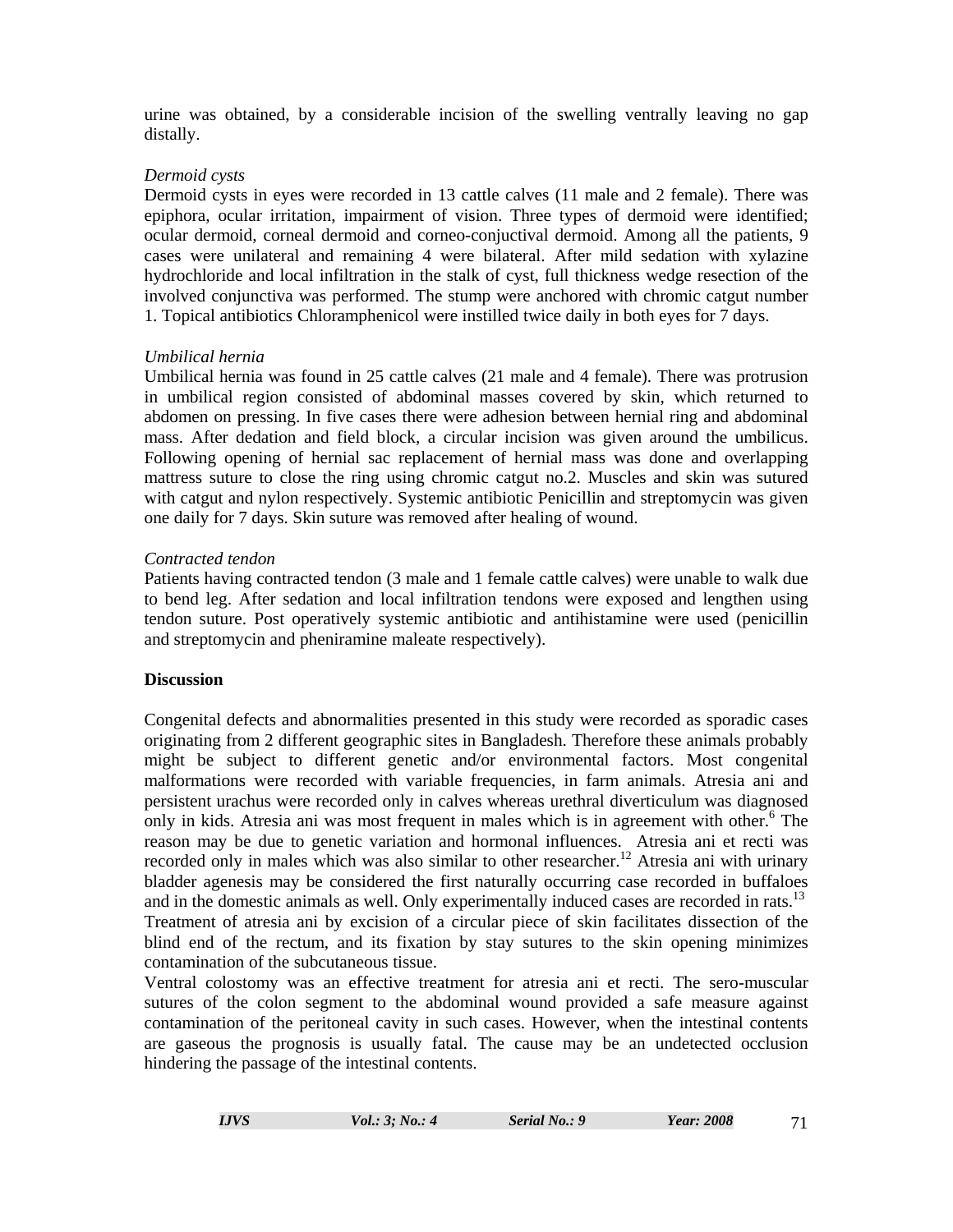No treatment was tried for atresia ani with vaginal and urinary bladder agenesis.

Closure of the recto-vaginal fistula in cases of anus vaginalis may be easier by accessing through the anal opening. The transverse closure was preferred in order to avoid the effect of the transverse tension on the sutures due to rectal distension during defecation. The circumferential dissection of the mucosa provided a raw sub-mucosal surface for effective closure. The non sutured mucosa provided a protective covering layer for the suture line. This technique is simple and avoids the more invasive transverse perineal approach.<sup>14</sup>

Most cases of persistent urachus have a wide lumen with no obvious demarcation between the urinary bladder and urachal tissues. Therefore, the surgical excision was the appropriate treatment. Cauterization of the umbilical opening of the urachus.<sup>8</sup> might be considered as unsuitable approach.

Urethral diverticulum was found only in kids in this study. Generally, it was large in size affecting most of the penile urethra. Performing a wide urethral fistula was an acceptable treatment for these animals in order to obtain a longer survival time.

Dermoid cysts were treated successfully in all the cases. In case of bilateral cases, treatment was done one by one to avoid complete impairment of vision. Similar approach was adopted by Barkyoumb and Leipold.<sup>15</sup>

# **Acknowledgments**

We thanks Dipankar Saha for his technical assistance.

# **References**

- 1. Koch L. Obesity: Maternal weight linked to congenital anomalies in offspring. *Nat Rev Endocrinol* 2010; 6: 418.
- 2. Johnson JL, Leipold TT and Hudson DB. Prominent congenital defects in Nebraska beef cattle. *Breeding Reproduction* 1985; 4: 1-6.
- 3. Clugston RD, Klattig J, Englert C, et al**.** Teratogen-Induced, Dietary and Genetic Models of Congenital Diaphragmatic Hernia Share a Common Mechanism of Pathogenesis. *Am J Pathol* 2006;169:1541-1549.
- 4. Manner J, Seidl W, Heinicke J et al. Teratogenic effects of suramin on the chick embryo. Anat Embryol 2003; 206:229–237.
- 5. Aiello SE. Congenital and Inherited Anomalies. In: Aiello SE (ed). The Merk Veterinary Manual., 8<sup>th</sup> edn., Merk and Co., Inc., New Jersy, USA. 1998, 449- 455
- 6. Zope AN, Amle MB, and Zambre PC. Congenital rectovaginal fistula and atresia ani. *Ind J Vet Res* 2008; 17: 2
- 7. Noden DM and De Lahunta A. The embryology of domestic animals: developmental mechanisms and malformations. In: Noden DM and Lahunta AD (eds) The Embryology of Domestic Animals: Developmental Mechanisms and Malformations. Williams & Wilkins, Baltimore 1985; 276–77
- 8. Oehme FW and Prier JE. Text Book of Large Animal Surgery; Williams and Wilkings, Baltimore, London,1974; 425-509.
- 9. Weaver ME. Persistent urachus- an observation in miniature swine. Anat Rec 2005;154: 701–703
- 10. Baird AN. Omphalocele in two calves*. J Am Vet Med Assoc* 1993; 202: 1481-1482.
- 11. Denise K, Brudenall DA, Newman SJ. Bilateral corneoconjunctival dermoids and nasal choristomas in a calf. *Vet Ophth* 2008; 11: 202–206.

| ⌒ |  |
|---|--|
|   |  |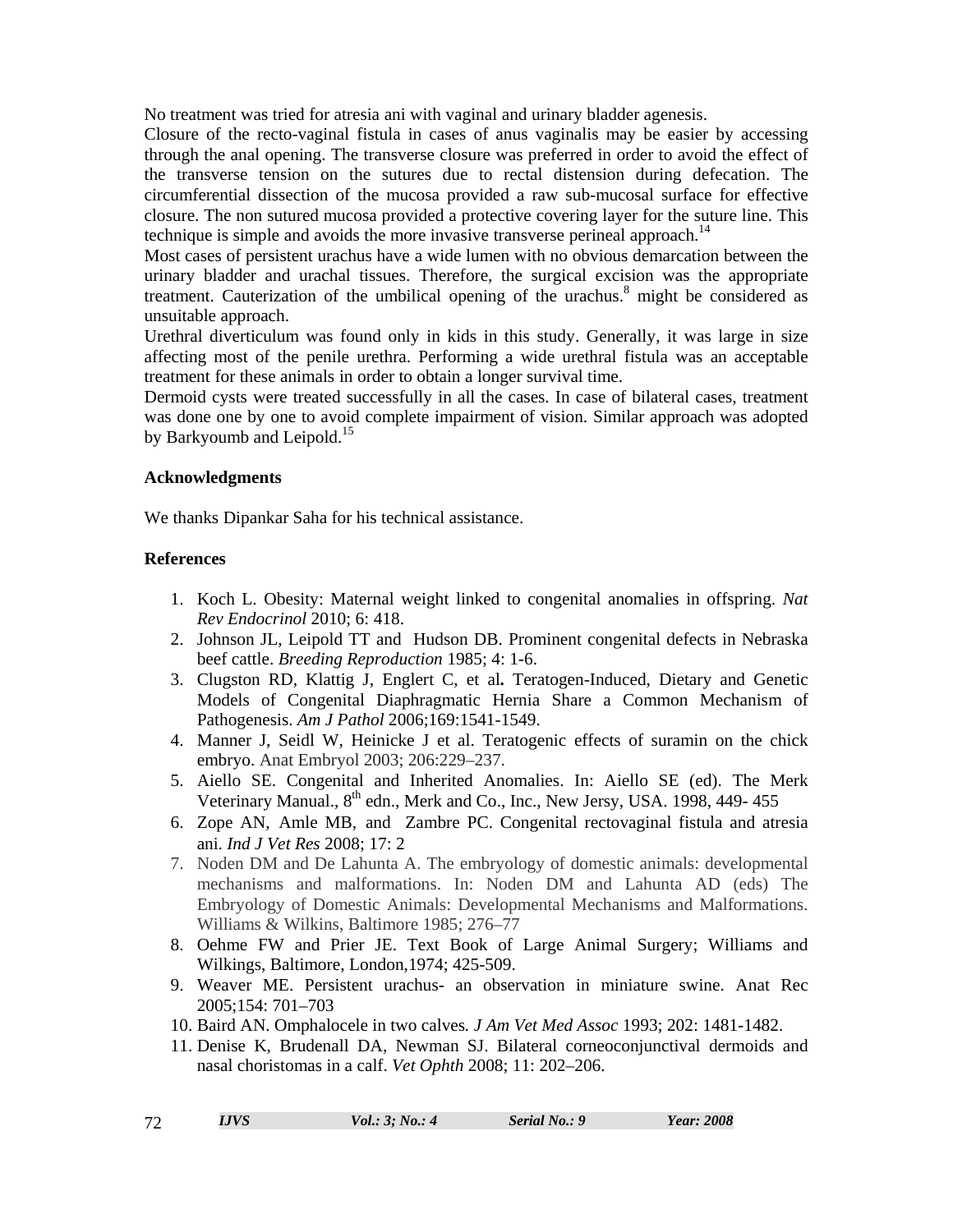- 12. Kumar BR, Aruljothi N, Alphonse RMD Atresia ani et recti associated colovesical fistula in a calf. *Ind J Vet Surg* 2000; 21: 2
- 13. Merei J, Batiha A, Hani IB et al. Renal anomalies in the VATER animal models. *J Pediatr Surg* 2001; 36: 1693-1697.
- 14. Jeong WL, Lee CS, Ryu SY et al. Renal and ureteral fusion in a calf with atresia ani. *J Vet Med Sci* 2003; 65:413-4.
- 15. Barkyoumb SD, Leipold HW. Nature and cause of bilateral ocular dermoids in hereford cattle. *Vet Pathol* 1984; 21*:* 316-324.